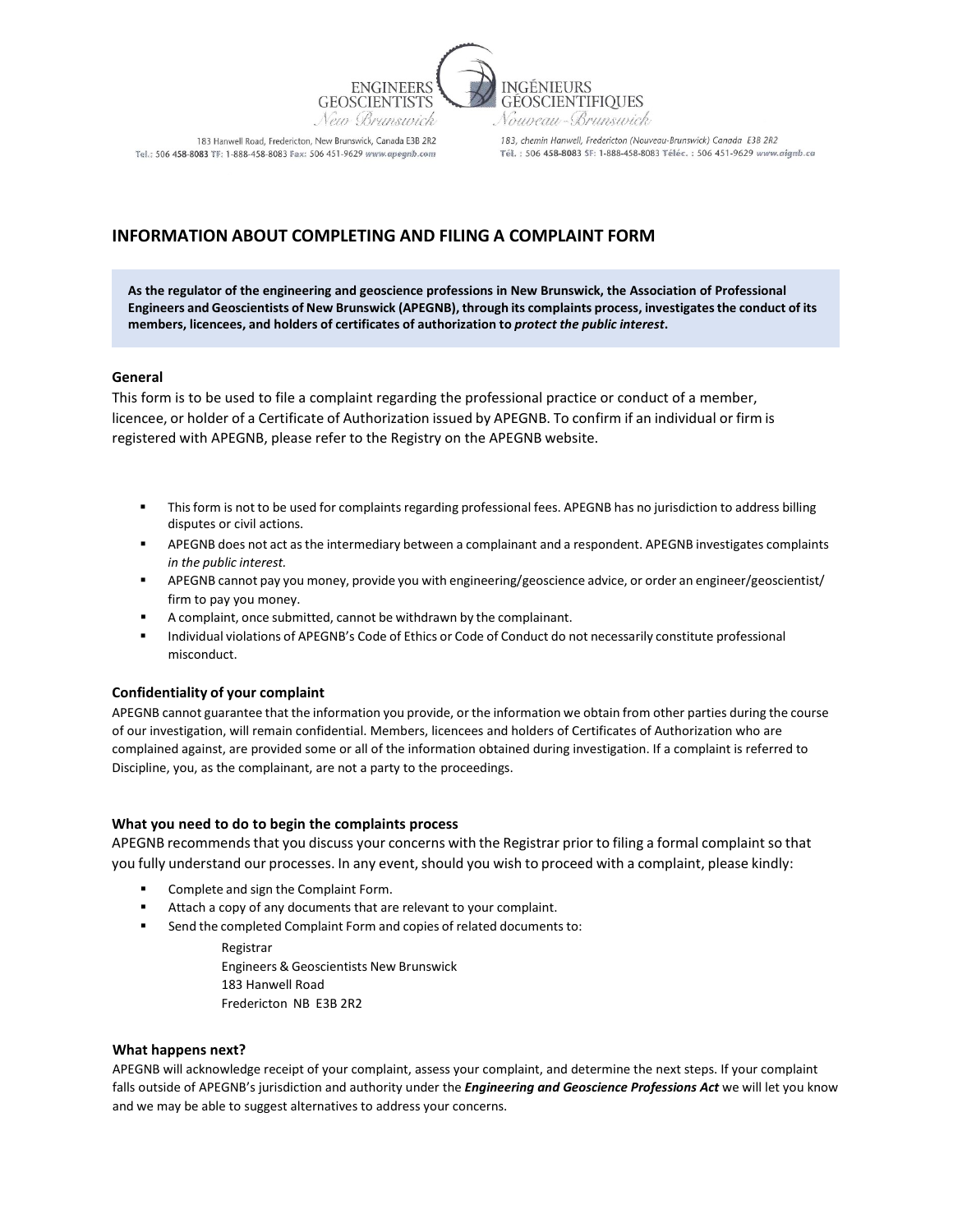

Tel.: 506 458-8083 TF: 1-888-458-8083 Fax: 506 451-9629 www.apegnb.com

183, chemin Hanwell, Fredericton (Nouveau-Brunswick) Canada E3B 2R2<br>T'él. : 506 **458-8083** \$F: 1-888-458-8083 Téléc. : 506 451-9629 www.aignb.ca

| <b>COMPLAINT FORM</b><br><b>Engineering and Geoscience Professions Act 2015, Section 12(5)</b>                              |  |                   |              |              |           |                     |            |               | APEGNB USE ONLY<br>File #:                                                            |
|-----------------------------------------------------------------------------------------------------------------------------|--|-------------------|--------------|--------------|-----------|---------------------|------------|---------------|---------------------------------------------------------------------------------------|
| To:<br>Registrar<br><b>Engineers &amp; Geoscientists New Brunswick</b><br><b>183 Hanwell Road</b><br>Fredericton NB E3B 2R2 |  |                   |              |              |           |                     |            |               |                                                                                       |
| CONTACT INFORMATION - THE COMPLAINANT (YOU)                                                                                 |  |                   |              |              |           |                     |            |               |                                                                                       |
| <b>TITLE</b>                                                                                                                |  | $\Box$ MR         | $\square$ MS | $\square$ MX | $\Box$ DR | $\Box$ P.ENG.       | $\Box$ EIT | $\Box$ P.GEO. | $\Box$ GIT                                                                            |
| <b>NAME</b>                                                                                                                 |  | <b>FIRST NAME</b> |              |              |           | SURNAME             |            |               |                                                                                       |
| <b>ADDRESS</b>                                                                                                              |  | POSITION          |              |              |           | <b>COMPANY NAME</b> |            |               |                                                                                       |
| <b>EMAIL</b><br><b>TELEPHONE</b>                                                                                            |  |                   |              |              |           | <b>CELL PHONE</b>   |            |               |                                                                                       |
|                                                                                                                             |  |                   |              |              |           |                     |            |               | CONTACT INFORMATION - THE RESPONDENT (REGISTRANT OR FIRM YOU ARE COMPLAINING AGAINST) |
| <b>TITLE</b>                                                                                                                |  | $\square$ MR      | $\square$ MS | $\square$ MX | $\Box$ DR | $\Box$ P.ENG.       | $\Box$ EIT | $\Box$ P.GEO. | $\Box$ GIT                                                                            |
| <b>NAME</b>                                                                                                                 |  | FIRST NAME        |              |              |           | SURNAME             |            |               |                                                                                       |
| ADDRESS                                                                                                                     |  | POSITION          |              |              |           | COMPANY NAME        |            |               |                                                                                       |
| <b>EMAIL</b>                                                                                                                |  |                   |              |              |           |                     |            |               |                                                                                       |
| <b>TELEPHONE</b>                                                                                                            |  |                   |              |              |           | <b>CELL PHONE</b>   |            |               |                                                                                       |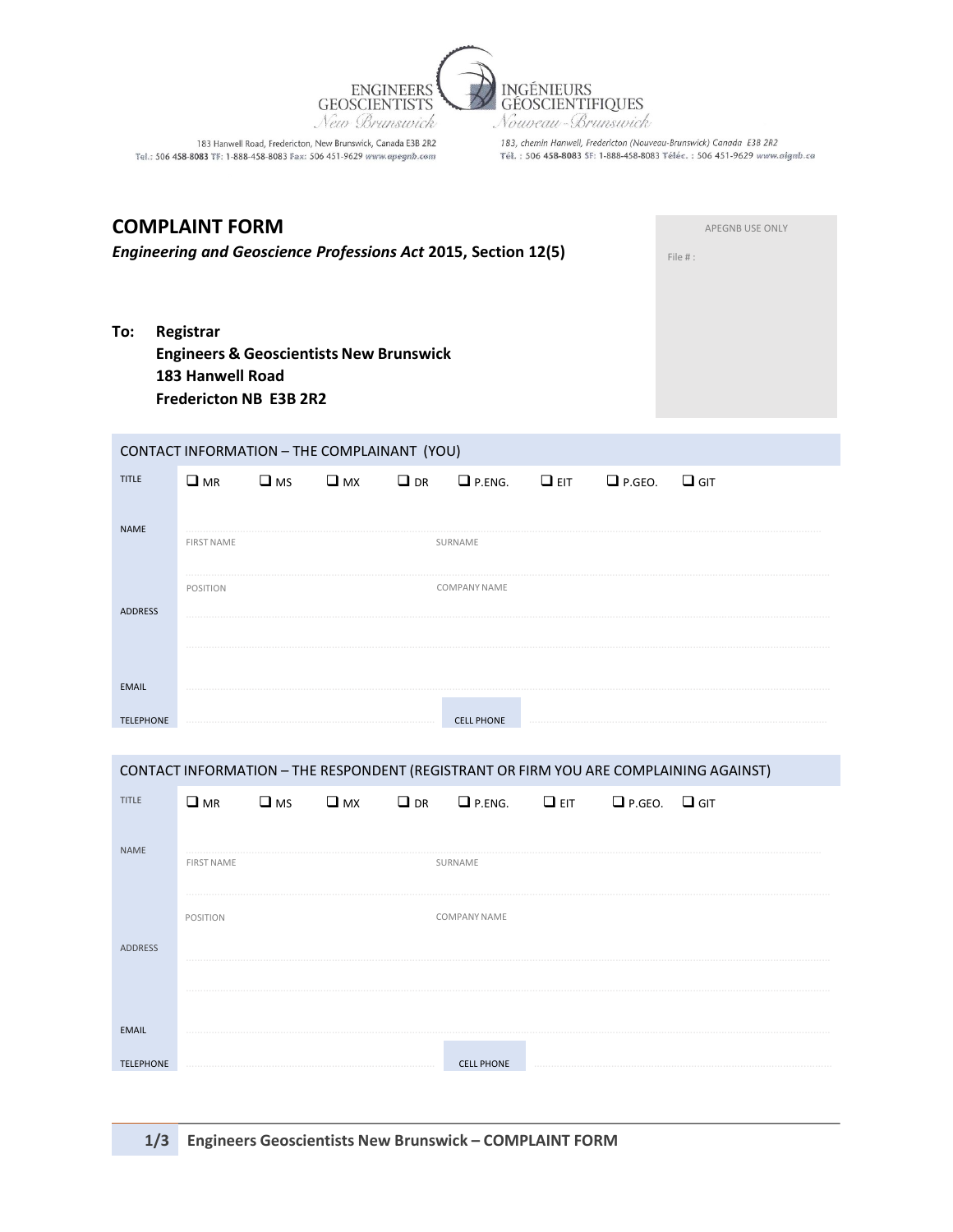| RELATIONSHIP - COMPLAINANT AND RESPONDENT                                                                                                                                                                                            |                                                                                                      |  |  |  |  |  |  |  |
|--------------------------------------------------------------------------------------------------------------------------------------------------------------------------------------------------------------------------------------|------------------------------------------------------------------------------------------------------|--|--|--|--|--|--|--|
| What is your relationship with the respondent:                                                                                                                                                                                       |                                                                                                      |  |  |  |  |  |  |  |
|                                                                                                                                                                                                                                      | $\Box$ Client $\Box$ Supplier/Subcontractor $\Box$ Supervisor $\Box$ Employee $\Box$ Other (specify) |  |  |  |  |  |  |  |
| Does your complaint involve a matter that is currently, or has been, before a Court or Tribunal?<br>$\Box$ Yes<br>$\square$ No                                                                                                       |                                                                                                      |  |  |  |  |  |  |  |
| If yes, which Court or Tribunal: <b>Manual Act and Separate Act and Separate Act and Separate Act and Separate Act and Separate Act and Separate Act and Separate Act and Separate Act and Separate Act and Separate Act and Sep</b> |                                                                                                      |  |  |  |  |  |  |  |
|                                                                                                                                                                                                                                      |                                                                                                      |  |  |  |  |  |  |  |
|                                                                                                                                                                                                                                      |                                                                                                      |  |  |  |  |  |  |  |
|                                                                                                                                                                                                                                      |                                                                                                      |  |  |  |  |  |  |  |
|                                                                                                                                                                                                                                      |                                                                                                      |  |  |  |  |  |  |  |
|                                                                                                                                                                                                                                      |                                                                                                      |  |  |  |  |  |  |  |
| COMPLAINT                                                                                                                                                                                                                            |                                                                                                      |  |  |  |  |  |  |  |

What is the nature of your complaint? Please provide specifics in the space below :

□ Conduct or Behaviour

□ Technical or Competence Related

Provide a one-paragraph summary of the issue and conduct of the engineering/geoscience respondent you are complaining about.